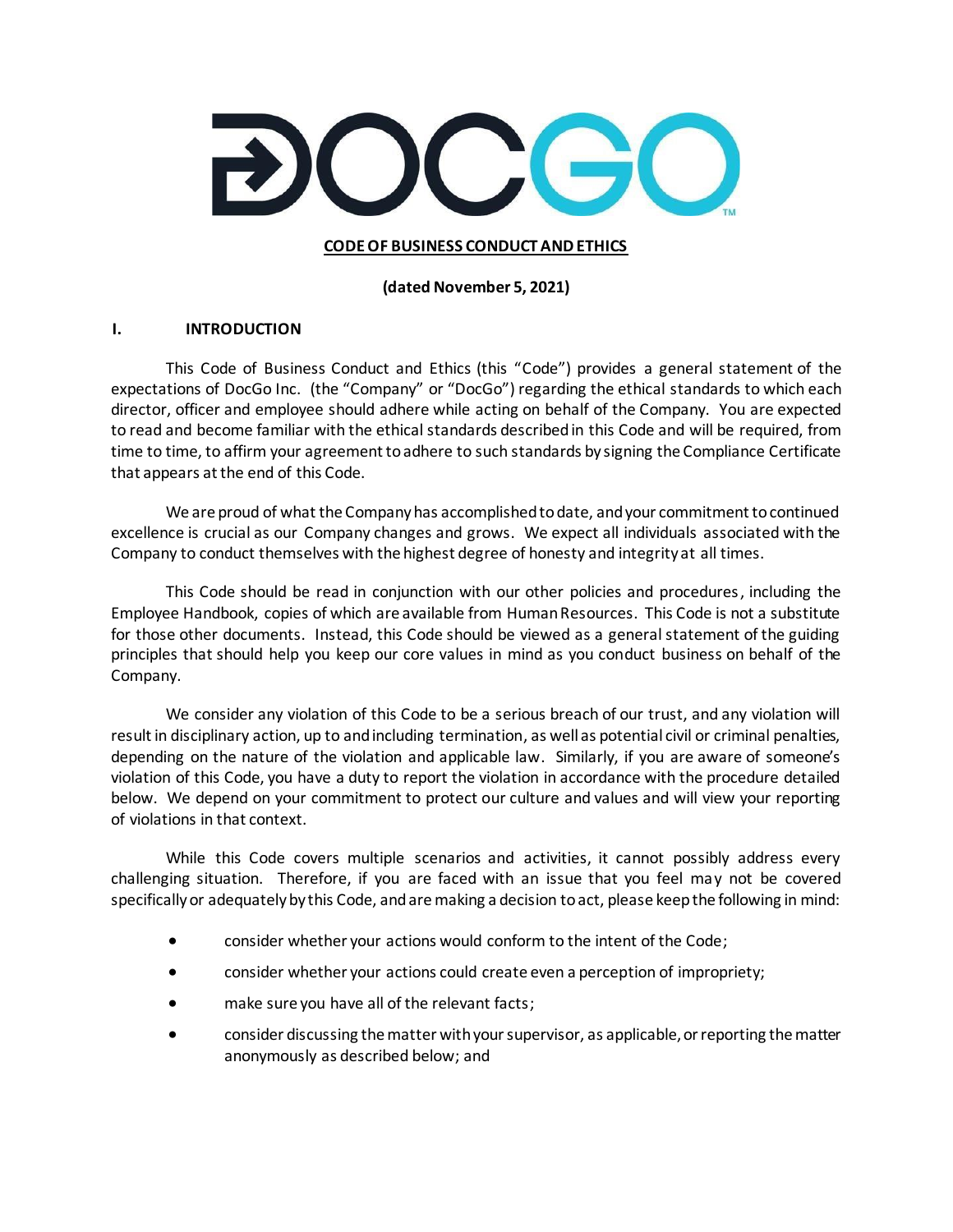seek help; it is always better to seek assistance before you act, rather than making a preventable mistake.

If you encounter a situation where you have a question about the law, the Code or any DocGo policy or are unsure of the best course of action, you should always seek guidance. Except as otherwise specifically noted in the Code, when you have a specific question, please contact your supervisor, Human Resources, Chief Compliance Officer ("CCO") or the General Counsel (the "GC").<sup>1</sup>

## **II. REPORTING VIOLATIONS**

If you know or reasonably believe that there has been a violation of this Code or any other illegal behavior, you must report such violation or illegal behavior to your supervisor, Human Resources or the GC. Additionally, employees, consultants and others may report any violations of this Code or any other illegal behavior anonymously through the Company's whistleblower hotline. There are two methods of logging complaints anonymously:

Website: ambulnz.ethicspoint.com.

### Phone: 1-844-996-0286

Such complaints will be directed to the Company's GC and CCO.. However, if the complaint involves the GC or CCO, or otherwise gives rise to a conflict of interest, such complaints will be directed to the Company's Audit and Compliance Committee and/or outside counsel.

Failure to report a known or suspected violation of this Code is itself a violation, and may result in disciplinary action up to, and including, termination.

Any director, officer or employee who obtains information about a Code violation or illegal act has the responsibility to report the matter immediately to one of the above individuals. **The Company will not discharge, demote, suspend, threaten, harass or in any manner discriminate or tolerate discrimination or retaliation against any director, officer or employee for reporting, in good faith, a potential violation, and any supervisor intimidating or imposing sanctions on any such person for reporting a matter in good faith will be disciplined.** 

#### **III. PERSONAL RESPONSIBILITY AND INTEGRITY**

# **A. Fair Dealing**

You are expected to be honest, ethical and fair and should endeavor to deal fairly with customers, vendors, suppliers, business partners, service providers, competitors and employees. You should not take unfair advantage of anyone through manipulation, concealment, abuse of privileged information, misrepresentation of material facts or any other unfair-dealing practice.

<sup>&</sup>lt;sup>1</sup> At any time when the Company does not have a GC or CCO, the duties and responsibilities of the GC and CCO under this Code of Business Conduct and Ethics shall be fulfilled by the Chief Financial Officer of the Company.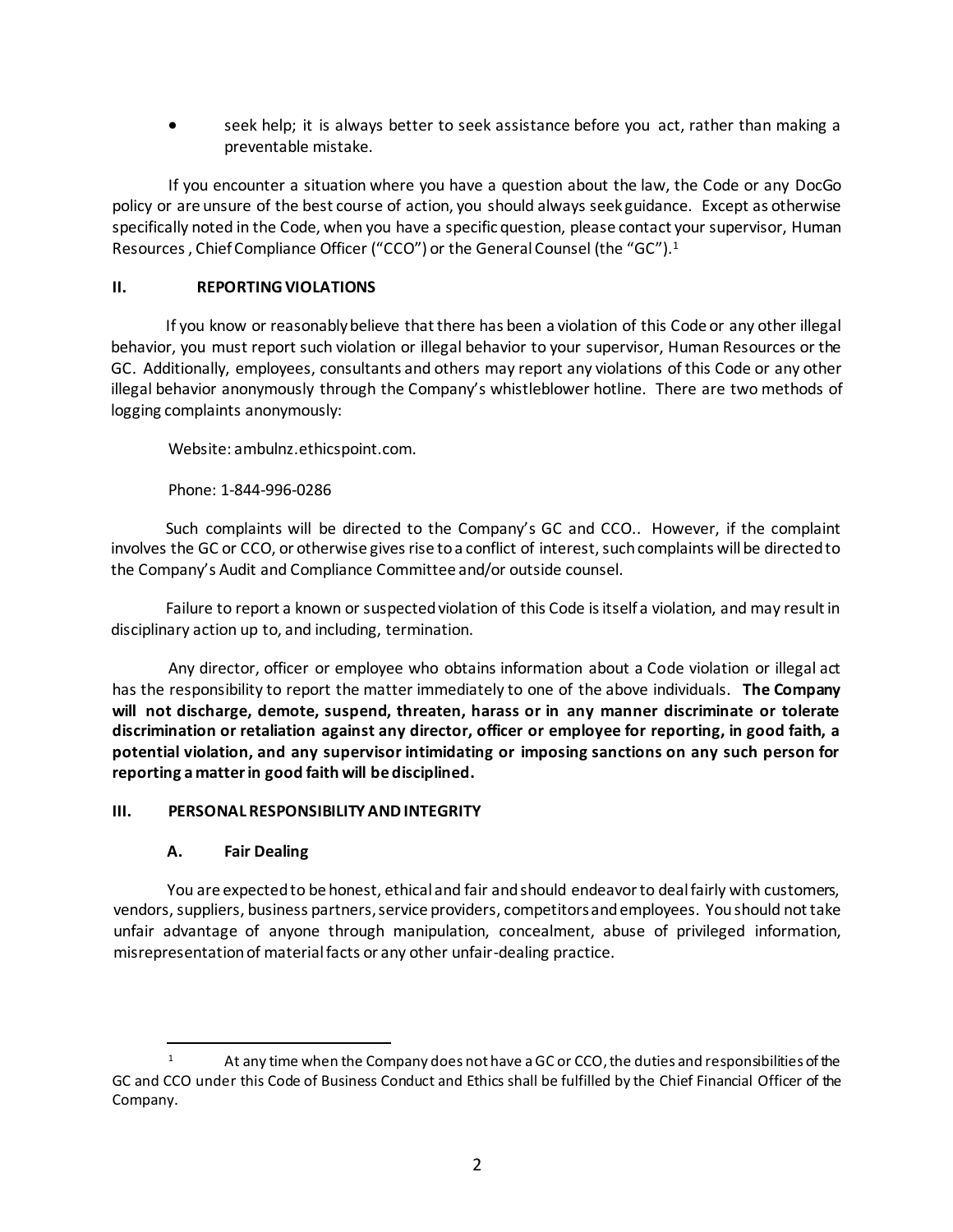# **B. Confidential Information and Privacy**

The Company holds many types of confidential information that must be carefully safeguarded. Protecting this information is essential to maintaining our relationships with our suppliers, customers and other business partners. In addition, Company information, which includes confidential information and third-party information the Company has a duty to keep confidential, should not be used other than for its intended use, and documents including such information should be disposed of properly and should not be copied or removed from the work area, except as required for job performance. Company information should never be disclosed to outsiders without specific approval by the Company.

Confidential information includes:

- information marked "Confidential," "Private," "For Internal Use Only" or with a similar legend;
- technical or scientific information relating to current and future product candidates, services or research;
- business or marketing plans, strategies, forecastsor projections;
- budgets, earnings and other internal financial data;
- personnel information (such as HIPAA protected medical information);
- business contracts and other customer and vendor information;
- training materials and methods;
- other nonpublic information that, if disclosed, might be of use to the Company's competitors or harmful to the Company or its business partners; and
- other nonpublic information that, if disclosed, would violate federal or state securities laws.

Regardless of whether information is specifically marked as confidential, it is each employee's responsibility to keep confidential information in confidence (except as otherwise allowed, if at all, by applicable law). You must not use, reveal or divulge any such information unless it is necessary for you to do so in the performance of your duties (or except as otherwise allowed, if at all, by applicable law). Generally, access to confidential information should be granted, provided or given on a "need-to-know" basis and must be authorized by your manager. For further discussion of our policies with respect to the treatment of material non-public information please review our Insider Trading Policy.

# **C. Use of Company Systems**

The data and other information you use, send, receive and store on the Company's telecommunications equipment (including email, voicemail and the internet) are business records owned by the Company. *Therefore, subject to applicable laws and regulations, the Company has the right to access, read, monitor, inspect, review and disclose the contents of, postings to and downloads from all of the Company's information systems*. In addition, your use of the Company's systems and equipment reflects on the Company as a whole, and at no time may you use Company systems or equipment to view,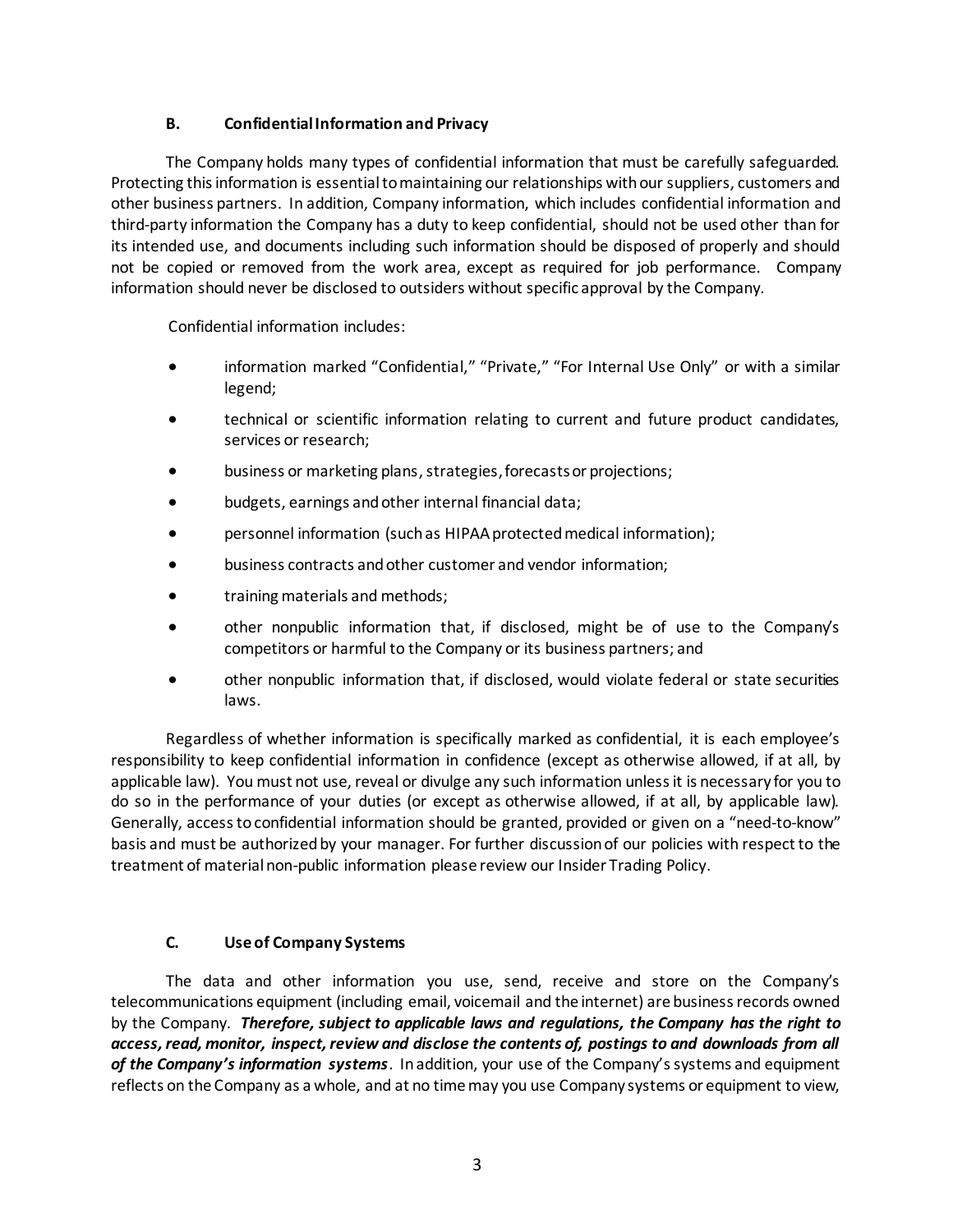access, store, share or send illegal, derogatory, harassing or inappropriate information, including obscene, racist or sexually explicit information, or engage in any activity that violates the intellectual property rights of others. We strongly encourage all directors, officers and employees to avoid references to the Company on social networking sites or other Internet-based communications sites. For further discussion on our policies with respect to communications with the investment community please review our Guidelines for Public Disclosures and Communications with the Investment Community.

# **D. Conflicts of Interest**

Directors, officers and employees should avoid activities that create or give the appearance of a conflict of interest between their personal interests and the Company's interests. A conflict of interest exists when a personal interest or activity of a director, officer or employee could influence or interfere with that person's performance of duties, responsibilities or commitments to the Company. A conflict of interest also exists when a director, officer or employee (or member of his or her family) receives an improper personal benefit as a result of his or her position at the Company. Below are some examples that could result in a conflict of interest:

- be a consultant to, or a director, officer or employee of, or otherwise operate an outside business that is a significant competitor, supplier or customer of the Company;
- be a consultant to, or a director, officer or employee of, or otherwise operate an outside business if the demands of the outside business would materially interfere with the director's, officer's or employee's responsibilities to the Company;
- take personal advantage or obtain personal gain from an opportunity learned of or discovered during the course and scope of your employment when that opportunity or discovery could be of benefit or interest to the Company;
- have significant financial interest, including direct stock ownership, in any outside business that does or seeks to do a material amount of business with the Company;
- seek or accept any personal loan or services from any such outside business, except from financial institutions or service providers offering similar loans or services to third parties under similar terms in the ordinary course of their respective businesses;
- accept any personal loan or guarantee of obligations from the Company, except to the extent such arrangements are legally permissible; or
- conduct business on behalf of the Company with immediate family members, which include spouses, children, parents, siblings and persons sharing the same home, whether or not legal relatives.

Whether or not a conflict of interest exists or will exist can be unclear. Persons other than directors and executive officers who have questions about a potential conflict of interest or who become aware of an actual or potential conflict should discuss the matter with their supervisor, as applicable, or the GC. Directors and executive officers must consult and seek prior approval of potential conflicts of interest exclusively from the Audit and Compliance Committee.

For avoidance of doubt, a director affiliated with an investment firm shall not be presumed to have a conflict of interest due to such investment firm or the director acting on its behalf conducting normal activities.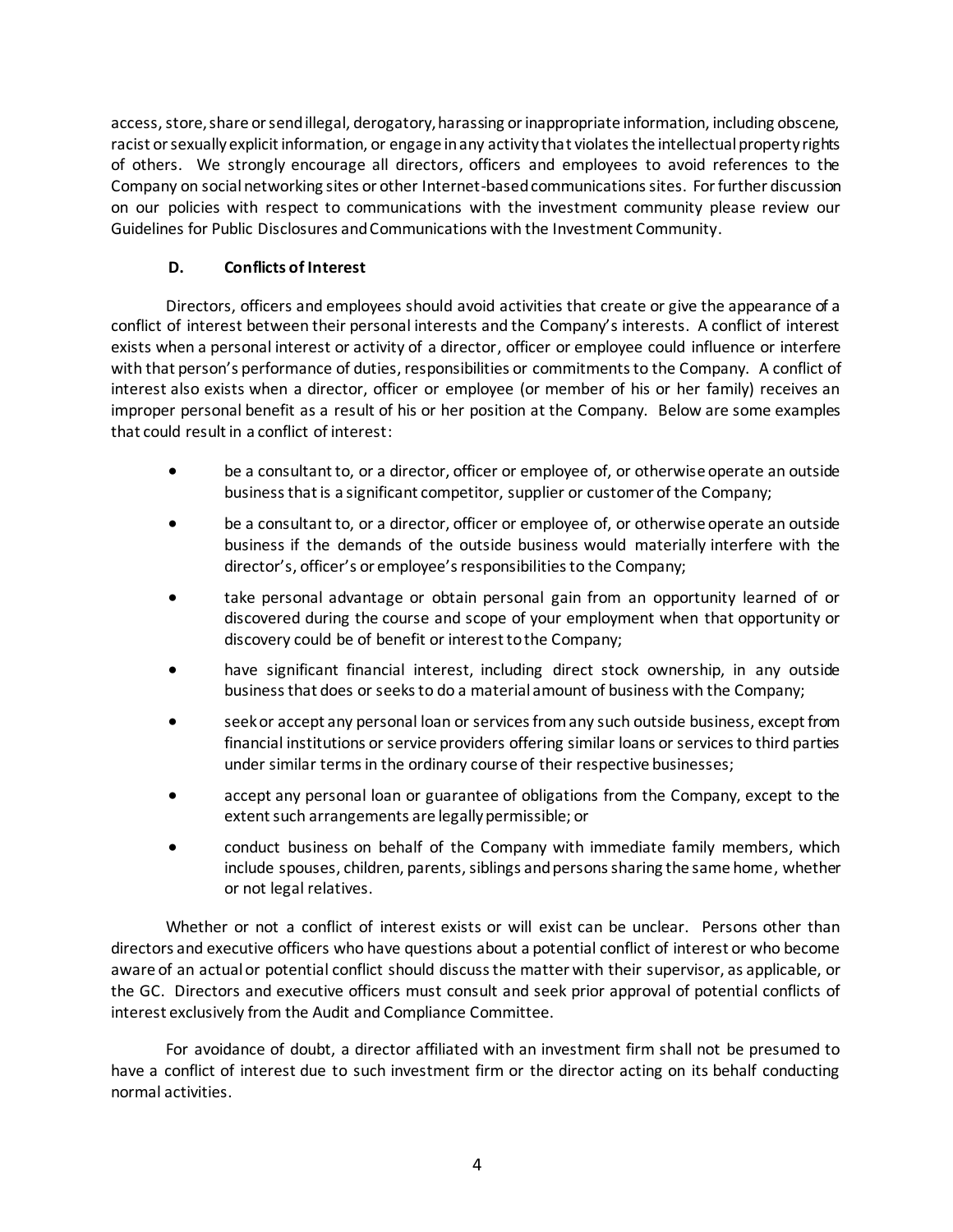# **E. Proper Use of Corporate Assets**

The Company's assets shall be used for their intended business purposes. Personal use of the Company's funds or property, including charging personal expenses as business expenses, inappropriate reporting or overstatement of business or travel expenses, and inappropriate usage of Company equipment or the personal use of supplies or facilities without advance approval from an appropriate officer of the Company shall be considered a breach of the Code.

# **F. Corporate Opportunities**

You owe a duty to the Company to advance its interests when the opportunity to do so arises and are prohibited from taking for yourself opportunities that are discovered through the use of Company property, information or position. You may not use Company property, information or position for personal gain. In addition, you may not compete with the Company. If you become aware of any actual or potential business opportunity that relates to the Company, you may not take advantage of the opportunity or share the opportunity with anyone outside the Company without first receiving the approval of the GC's office or the Board of Directors, as applicable. Notwithstanding the foregoing, the duties of directors and officers with respect to corporate opportunities are subject to the terms of the Company's certificate of incorporation, as it may be amended and/or restated from time to time.

# **IV. LEGAL REQUIREMENTS**

# **A. Legal Compliance**

The Company conducts its affairs consistent with the applicable laws and regulations of the United States and the states and foreign jurisdictions in which it does business, and adherence to all legal and regulatory requirements is among our highest priorities. As a Company director or employee, you are expected to comply with all such applicable laws and regulations.

# **B. Gifts**

A gift is any item that is intended just for you or your family to use and enjoy. It can be anything of value, including such items as tickets to a sporting event, wine, a coffee mug, a service, etc. Directors and employees may not accept or give non-cash gifts to anyone with whom the Company does business without prior approval from the CCO, unless that gift is promotional in nature and nominal in value.

There are similar concerns involving potential conflicts of interest in other external business relationships. Generally, giving or receiving gifts, meals or entertainment involving our external business relationships should meet all of the following criteria:

- they do not violate applicable law or fail to comply with Company policy;
- they do not constitute a bribe, kickback or other improper payment;
- they have a valid business purpose;
- they are appropriate as to time, place and value (modest, not lavish or extravagant);
- they are infrequent; and
- they do not influence or appear to influence the behavior of the recipient.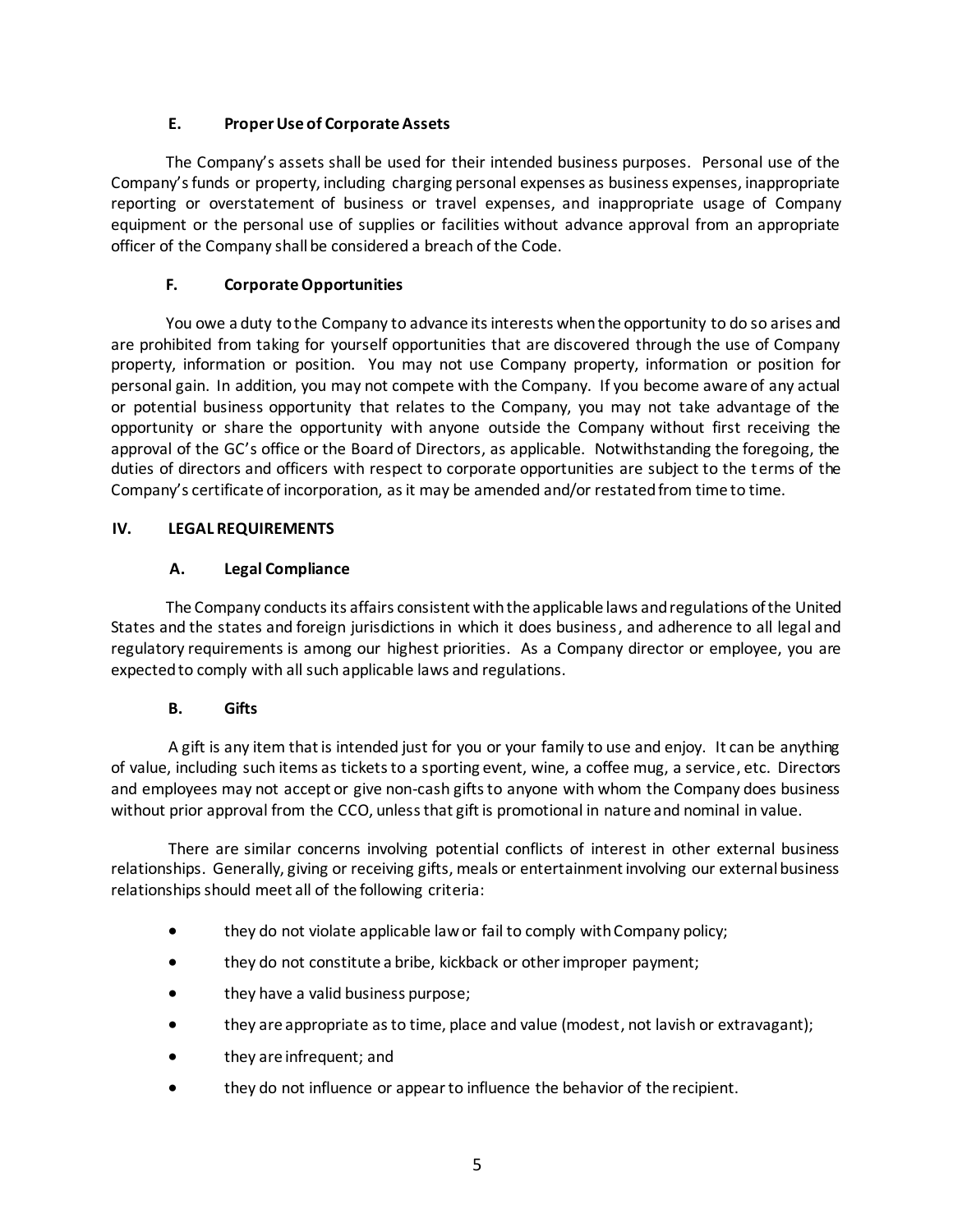Gifts of cash or cash-equivalents or marketable securities may not be given or accepted regardless of amount.

# **C. Dealing with Government Officials**

All dealings with government officials, including, but not limited to lobbying, political contributions to candidates and meeting with government agencies, shall be in accordance with all applicable national, state and local laws and regulations in each country in which the Company conducts business (and shall comply with the Foreign Corrupt Practices Act (the "FCPA"), as set forth below) and the Company's International Trade Policy.

No director, officer or employee shall offer or promise a payment or reward of any kind, directly or indirectly, to any federal, state, local or foreign government official (i) for or because of an official act performed or to be performed by that official; or (ii) in order to secure preferential treatment for the Company or its employees. No director, officer or employee shall offer or promise any federal, state, local or foreign government official gifts, entertainment, gratuities, meals, lodging, travel or similar items that are designed to influence such officials. Further, because of the potential for misunderstanding, no director, officer or employee of the Company may confer gifts, special favors, gratuities or benefits to such an official even if there is no matter pending before that official. The Company also strictly prohibits any director, officer or employee from making any payment or providing a thing of value if the person knows, or reasonably believes or suspects that any portion of the payment or thing of value will be offered, given or promised, directly or indirectly, to any government official.

It is our policy to cooperate fully with all legal and reasonable government investigations. Accordingly, the Company directors, officers and employees shall comply with any and all lawful requests from government investigators and, consistent with preserving the Company's legal rights, shall cooperate in lawful government inquiries. No director, officer or employee shall make a false or misleading written or oral statement to a government official with regard to any matter involving a government inquiry into the Company matters.

Employees shall contact the GC when presented with any such government request or inquiry prior to responding to such inquiry. Employees with questions about contacts with government officials should seek guidance from senior management. Officers and directors should contact the GC prior to responding to any such inquiries.

# **D. Foreign Corrupt Practices Act**

All employees must comply with the FCPA, which sets forth requirements for the Company's relationships with non-U.S. government representatives, which in many countries include individuals who would not be deemed government representatives in the U.S. (e.g., medical professionals and employees of educational institutions). It is important to note that these limitations apply with respect to a government representative at any level and not only with respect to senior or policy-making roles. As a U.S.-based company, the Company is required to adhere to all standards set forth in the FCPA regardless of the nationality or overseas location of the individual acting on behalf of the Company, whether an employee, officer or third party.

The FCPA requires that relations between U.S. businesses and foreign government representatives conform to the standards that exist in the United States, even if a different business ethic is prevalent in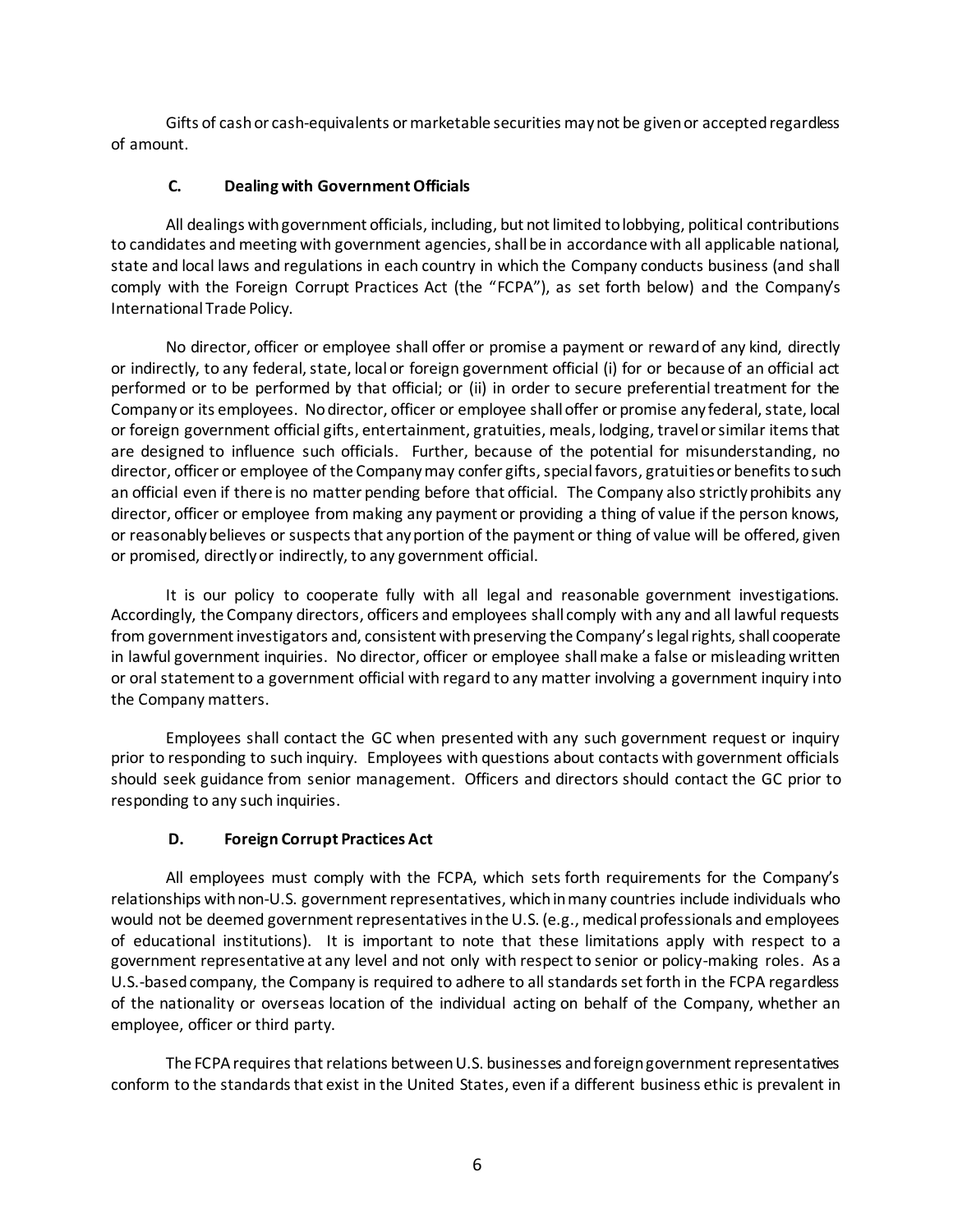the other country. Accordingly, no employee or third-party person or enterprise acting on behalf of the Company, directly or indirectly, may offer a gift, payment or bribe, or anything else of value, whether directly or indirectly, to any foreign official, foreign political party or party official, or candidate for foreign political office for the purpose of influencing an official act or decision or seeking influence with a foreign government in order to obtain, retain or direct business to the Company or to any person or to otherwise secure an improper advantage. In short, such activity cannot be used to improve the business environment for the Company in any way. Thus, even if such payment is customary and generally thought to be legal in the host country, it is forbidden by the FCPA and violates U.S. law, unless it is a reasonable and bona fide expenditure, such as entertainment or travel and lodging expenses, that is directly related to (a) the promotion, demonstration or explanation of products or services or (b) the execution or performance of a contract with a foreign government or government agency, and the payment was not made for an improper purpose.

As in the case under U.S. law, even inexpensive gifts to government or political party officials, such as tickets to sporting events, may constitute a violation of the FCPA. If questions arise with respect to expenses to be incurred on behalf of foreign officials, consult with the CFO before the Company pays or agrees to pay such expenses.

Some "expediting" payments are authorized under the FCPA. Such payments must be directly related to non-discretionary conduct by lower-level bureaucrats and unrelated to efforts by a company to obtain significant concessions, permits or approvals. Examples include processing of visas and work orders, mail delivery or loading and unloading of cargo. Such payments do not include payments of any kind relating to terms of continuing or new business agreements. Consult with the CFO prior to making or authorizing any proposed expediting payment.

A violation of the FCPA can result in criminal and civil charges against the Company, its officers, its managers and the individuals involved in the violation, regardless of the person's nationality or location.

# **E. Inside Information**

While at the Company, you may also come into contact with another form of information that requires special handling and discretion. Inside information is material, nonpublic information about the Company or another company that, if made public, would be reasonably expected to affect the price of a company's securities or investment decisions regarding the purchase or sale of such securities. Employees must never use inside information to obtain any type of personal advantage and should not disclose inside information to any third parties without the prior approval of senior management. For further discussion on our policy with respect to inside information, please review our Insider Trading Policy and Guidelines for Public Disclosures and Communications with the Investment Community, which are incorporated herein by reference.

# **F. Company Disclosure Obligations**

The Company's business affairs are also subject to certain internal and external disclosure obligations and recordkeeping procedures. As a public company, we are committed to abiding by our disclosure obligations in a full, fair, accurate, timely and understandable manner. Only with reliable records and clear disclosure procedures can we make informed and responsible business decisions. When disclosing information to the public, it is our policy to provide consistent and accurate information. To maintain consistency and accuracy, specific Company spokespersons are designated to respond to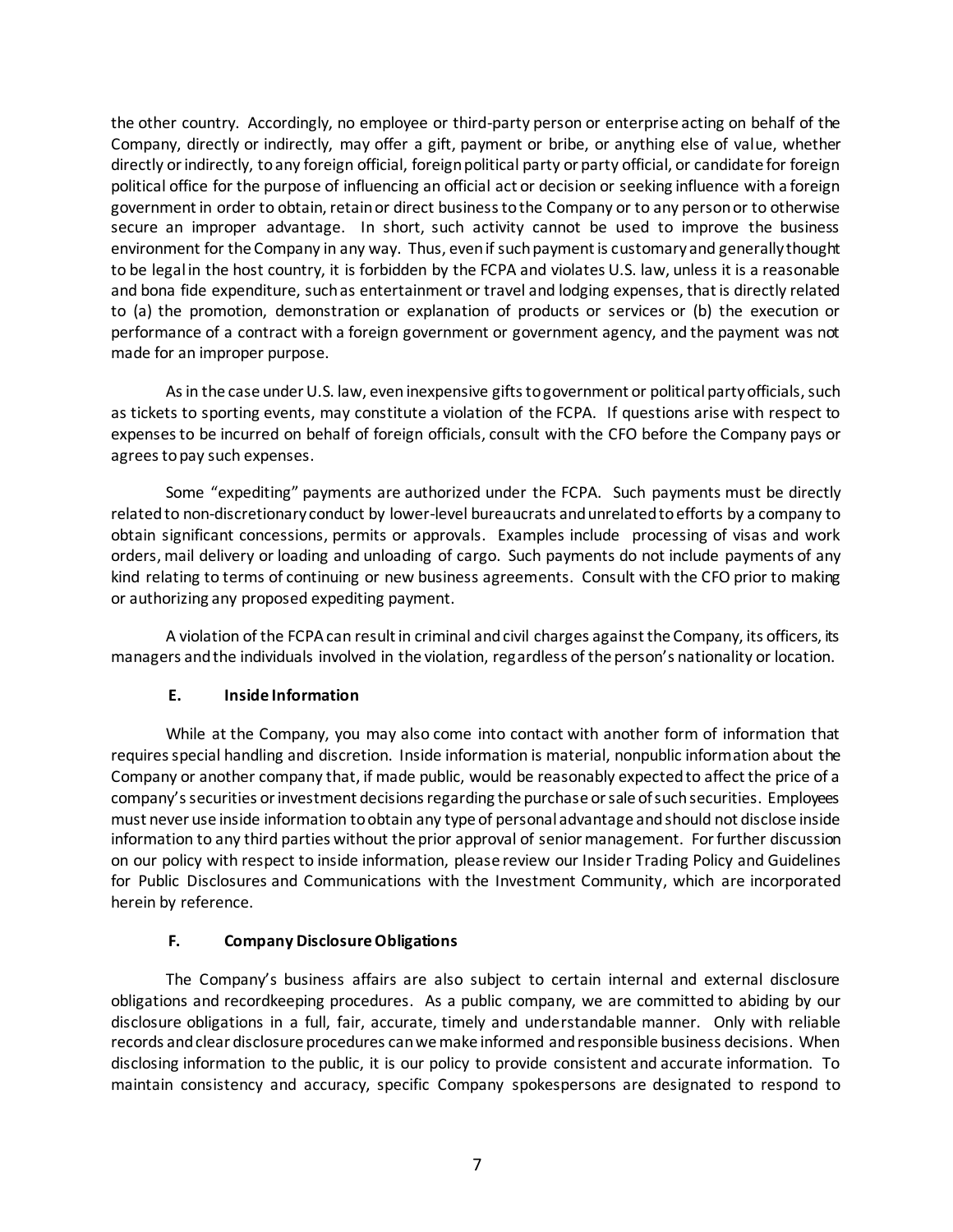questions from the public. Only these individuals are authorized to release information to the public at appropriate times. All inquiries from the media or investors should be forwarded immediately to the GC or CFO. The GC or the CFO must approve all press releases, speeches, publications or other official Company disclosures in advance. For further discussion on our policies with respect to communications with the investment community please review our Guidelines for Public Disclosures and Communications with the Investment Community

Our internal control procedures are further regulated by the Sarbanes-Oxley Act of 2002 (the "Sarbanes-Oxley Act"). The Sarbanes-Oxley Act was a U.S. legislative response to events at public companies involving pervasive breakdowns in corporate ethics and internal controls over financial reporting. It was designed to rebuild confidence in the capital markets by ensuring that public companies are operated in a transparent and honest manner. Ensuring proper and effective internal controls is among the Company's highest priorities.

We take seriously the reliance our investors place on us to provide accurate and timely information about our business. In support of our disclosure obligations, it is our policy to always:

- comply with generally accepted accounting principles;
- maintain a system of internal accounting and disclosure controls and procedures that provides management with reasonable assurances that transactions are properly recorded and that material information is made known to management;
- maintain books and records that accurately and fairly reflect transactions; and
- prohibit establishment of material undisclosed or unrecorded funds or assets.

#### **G. Environmental Matters**

The Company is committed to operating its business in a manner that protects the environment as much as possible, and is further committed to compliance with all applicable environmental laws, regulations and industry best practices, such as those that affect hazardous waste disposal, emissions and water purity. You are expected to be aware of environmental issues and maintain compliance with all internal environmental policies.

#### **H. Prohibition Against Discrimination, Equal Opportunity Employment**

The Company is committed to maintaining the highest integrity in our work environment. Our employees must comply with all applicable employment laws and our policies addressing workplace conduct. We base hiring, promotions and performance management decisions on qualifications and job performance. The Company's policy is to treat each employee and job applicant without regard to race, color, age, sex, religion, national origin, sexual orientation, ancestry, veteran status or any other category protected by law. Employees must refrain from acts that are intended to cause, or that do cause, unlawful employment discrimination. The Company also accommodates qualified disabled employees and applicants consistent with applicable laws.

The Company prohibits harassment in the workplace, including but not limited to sexual harassment. Consistent with this policy, we will not tolerate harassment by any of our employees, customers or other third parties. Harassment includes verbal or physical conduct which threatens, offends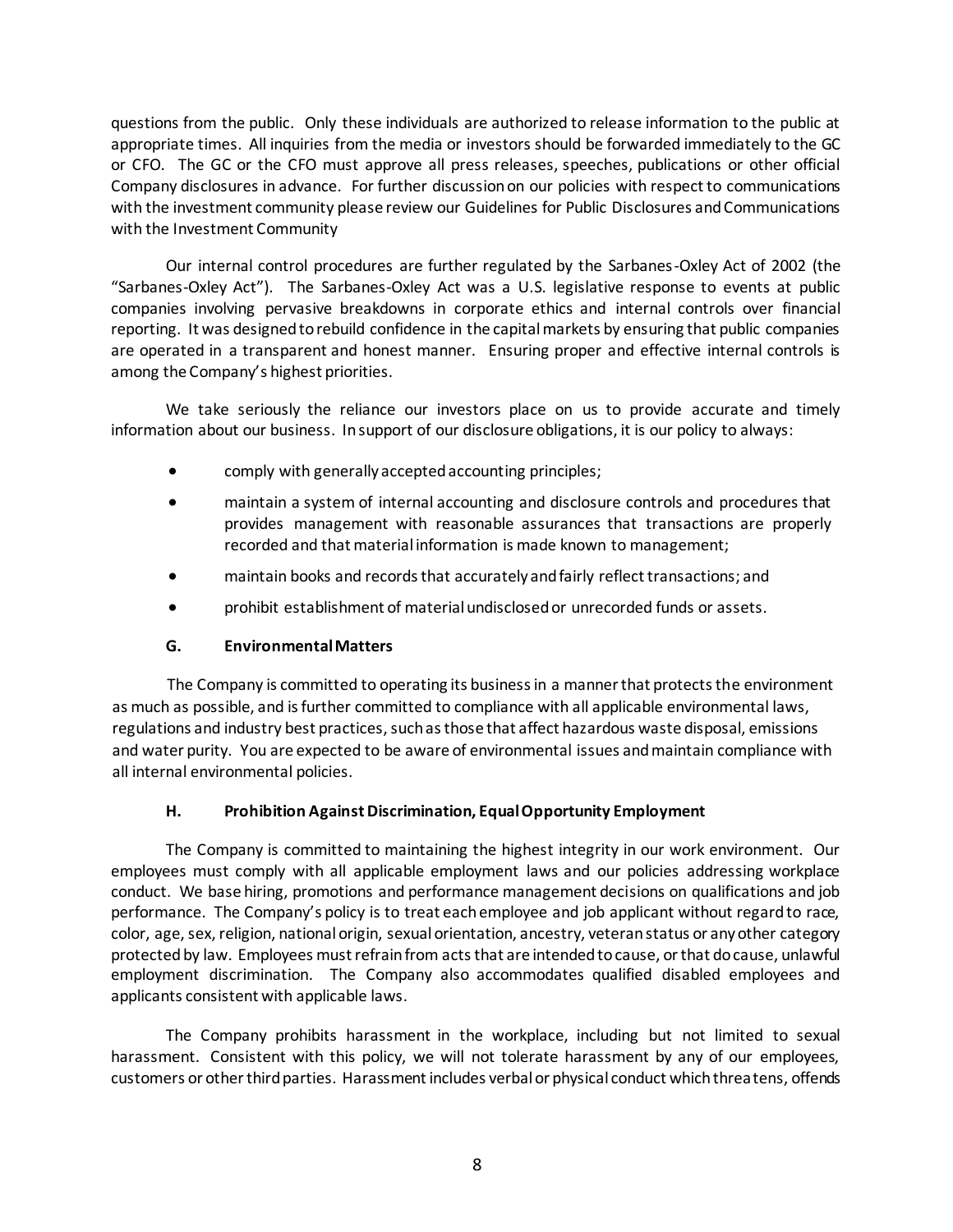or belittles any individual because of his or her gender identity, race, color, age, religion, national origin, sexual orientation, ancestry, veteran status or any other category protected by law. Retaliation against an employee for alleging a complaint of harassment or discrimination or for participating in an investigation relating to such a complaint will also not be tolerated.

## **I. Health and Safety**

The Company is committed to providing a safe and healthy work environment for its employees, and all other individuals working on behalf of the Company. The Company also recognizes that the responsibilities for a safe and healthy work environment are shared with you. The Company will continue to establish and implement appropriate health and safety policies that managers and their employees are expected to uphold at all times. You are expected to conduct your work in a safe manner in compliance with all Company policies and report all safety or health concerns to your manager or Human Resources.

Part of providing a safe and healthy environment is the prohibition of illegal drugs or alcohol (except when alcohol is pre-approved for special Company-sponsored events) on the premises. Individuals who consume alcohol at such events do so at their own risk. In addition, you are expected to avoid excessive consumption of alcohol at any Company-sponsored event, and will be asked to leave an event at which you are violating this requirement. You also may be subject to other disciplinary measures.

### **V. AMENDMENTS AND WAIVERS OF THIS CODE**

This Code applies to all Company directors, officers and employees. Please contact the GC if you believe that a waiver under a provision of this Code is warranted. There shall be no substantive amendment or waiver of any provision of this Code except by a vote of the Board of Directors or the Audit and Compliance Committee of the Board of Directors, which will ascertain whether an amendment or waiver is appropriate and ensure that any amendment or waiver is accompanied by appropriate controls designed to protect the Company. In the case of non-officer employees or consultants of the Company, waivers may also be approved by the CFO. Any such waiver of a provision of this Code shall be evaluated to determine whether timely public disclosure of such waiver is required under the rules and regulations of the Securities and Exchange Commission or applicable exchange listing standards.

The Company reserves the right to amend any provision of this Code at any time, subject to the requirements for approval set forth above.

This Code is not an employment contract. By issuing this Code, the Company has not created any contractual rights.